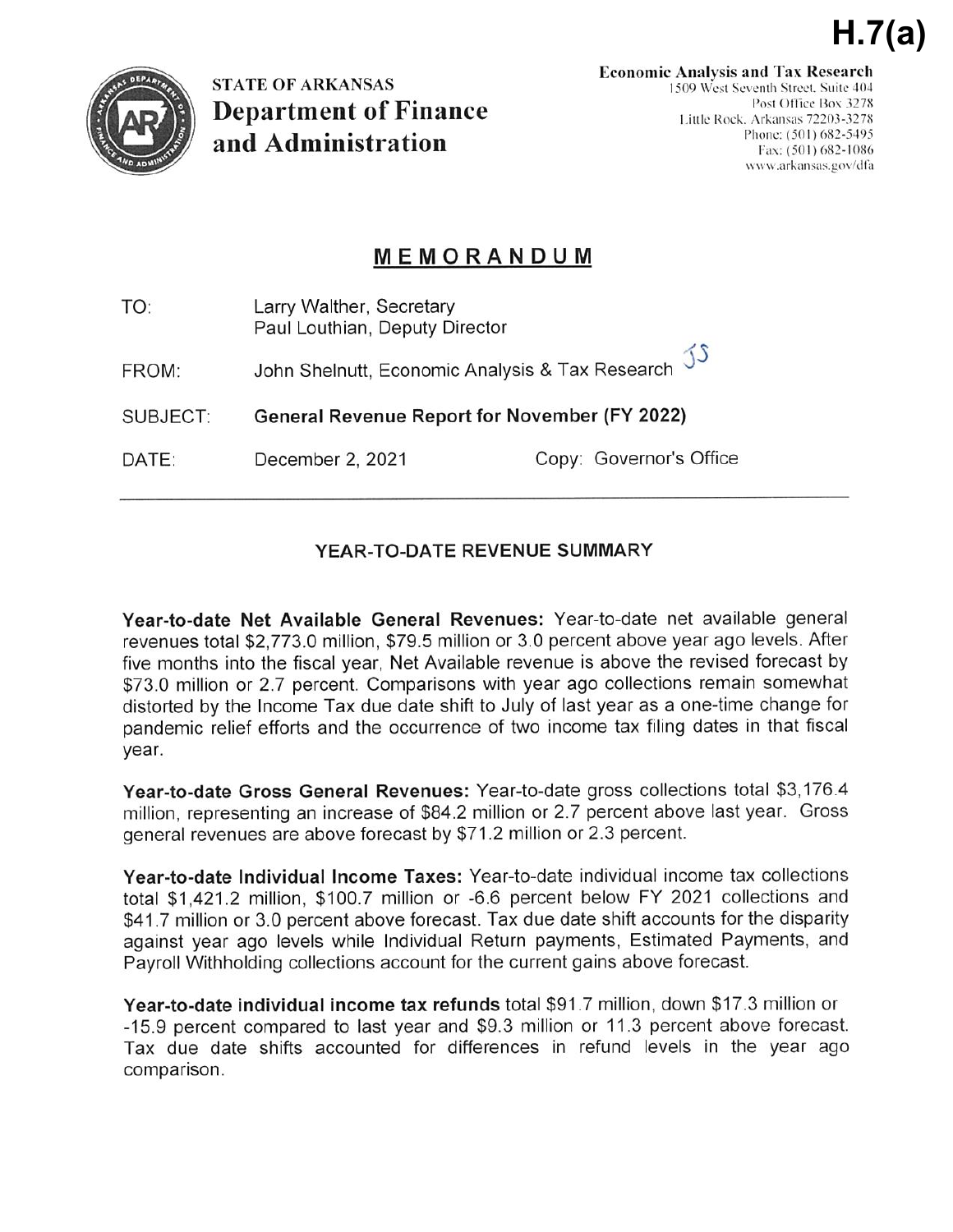Year-to-date Sales and Use Tax Collections: On a year-to-date basis, sales and use taxes total \$1,280.6 million, an increase of \$117.9 million or 10.1 percent from FY 2021 and \$21.4 million or 1.7 percent above forecast.

Year-to-date Corporate Income Taxes: Year-to-date corporate revenues total \$235.1 million, an increase of \$62.0 million from year-to-date FY 2021. Corporate income is above forecast by \$2.4 million or 1.0 percent. Corporate Estimated Payments exceeded year ago and forecast levels.

Year-to-date corporate income tax refunds total \$17.9 million, a decrease of \$4.3 million compared to the same year-to-date period last year.

#### **NOVEMBER REVENUE SUMMARY**

November Net Available General Revenues total \$500.0 million, \$36.0 million or 7.8 percent above last year and \$57.2 million or 12.9 percent above forecast.

Net Available revenue results were above the revised forecast in all major categories in November. Individual Income Tax collections benefited largely from Payroll Withholding and Returns with payments. Corporate Estimated Payments also exceeded forecast levels. Sales Tax collection growth was broad based with a mix of rebounding sectors hit harder during Covid19 and sustained growth in early-gaining sectors.

Among smaller revenue sources, Tobacco was above forecast by \$1.6 million and below year ago collections. Results in Gaming revenue exceed forecast for the month by \$0.2 million.

November Gross General Revenues: November collections total \$587.2 million, an increase of \$53.7 million or 10.1 percent above last year and \$53.6 million or 10.1 percent above forecast. Gains in Gross revenue from collections were broad-based in November.

November Individual Income Tax collections total \$270.9 million. Collections increased by \$18.3 million or 7.3 percent compared to last year. With respect to the forecast, collections were \$31.3 million or 13.1 percent above forecast. Individual Withholding Tax revenue increased 6.7 percent compared to last year.

November Individual Income Tax Refunds total \$22.0 million, \$14.2 million above last year and \$8.7 million above forecast. Refund claims above forecast reduce net revenue results.

November Sales and Use Tax Collections: November collections total \$251.4 million, an increase of \$31.8 million or 14.5 percent above last year. Collections were above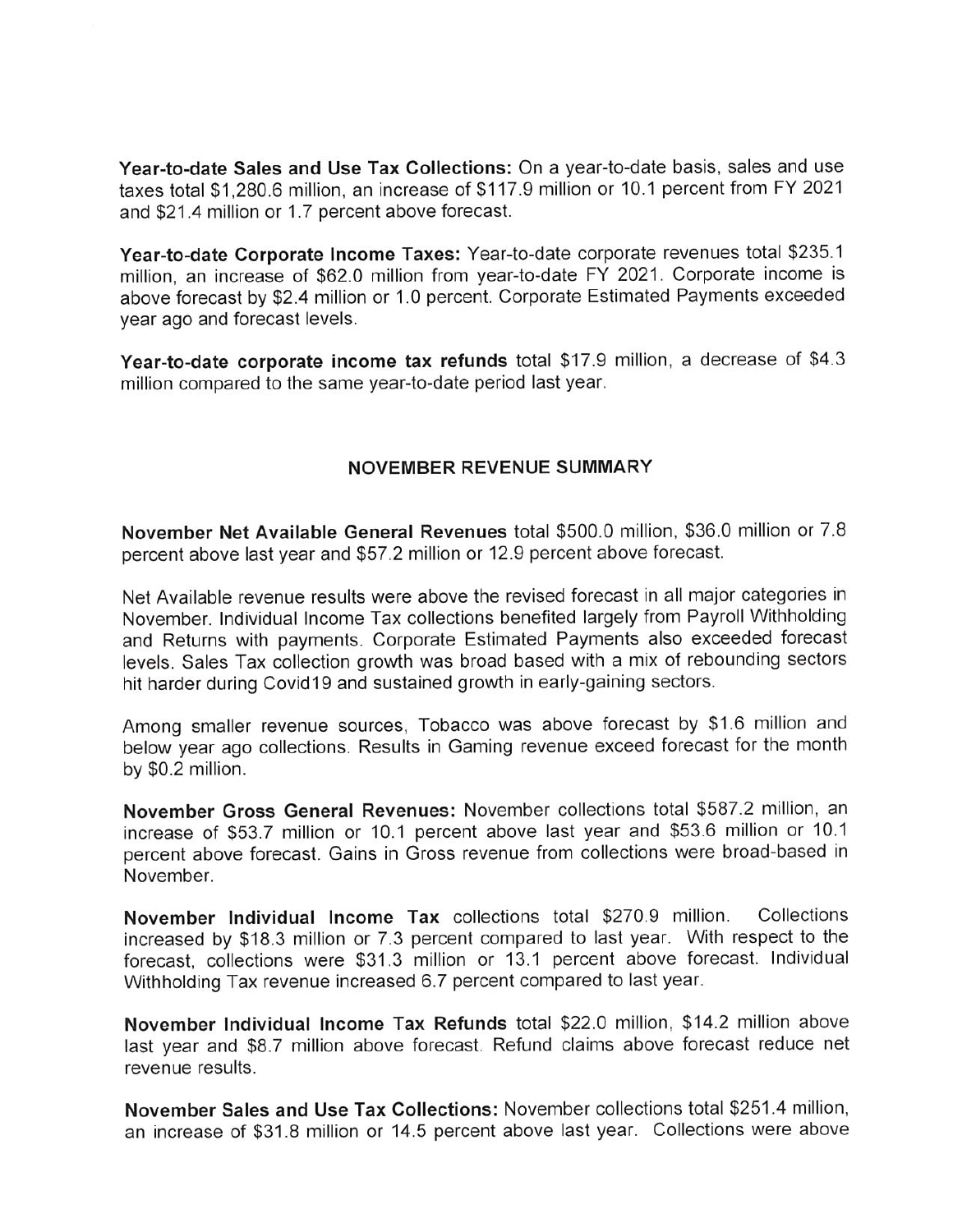monthly forecast levels by \$19.0 million or 8.2 percent. Major reporting sectors of Sales Tax displayed mixed results compared to year ago, with high growth in sectors that experienced later recovery and lower growth in sectors that rebounded earlier.

November Corporate Income Tax collections total \$8.0 million, a decrease of \$0.5 million from year ago, and \$0.6 million above forecast. Most of the gain was concentrated in quarterly Corporate Estimated Payments.

November Corporate Income Tax Refunds total \$5.1 million. This amount is \$3.9 million below year ago levels. Refunds were \$13.9 million below forecast.

November Tobacco Tax collections, a smaller component of general revenue in annual terms, total \$18.6 million. Collections decreased by \$1.3 million from year earlier levels and were above forecast by \$1.6 million. Monthly changes in tobacco tax collections can be attributed to uneven patterns of stamp sales to wholesale purchasers.

#### SPECIAL REVENUES OF NOTE

Educational Adequacy Fund: Act 107 of the Second Extraordinary Session of 2003 increased the state sales and use tax rate from 5.125% to 6.0%, effective March 1, 2004. Effective July 1, 2004 a new sales tax on selected services went into effect in addition to an increase in vending machine decal fees. Act 94 increased the minimum corporate franchise tax and the tax rate, effective for calendar years beginning January 1, 2004.

The additional revenues are deposited as special revenues to the Educational Adequacy Fund to be used to fulfill the financial obligations of the state to provide an adequate educational system. In November 2021, \$53.3 million was collected and deposited to the fund. After deductions, the net amount is \$51.7 million. The monthly collection is equivalent to a 17.4 percent increase from prior year collections.

C: /FISCNOT/November FY 2022 Attachment (2)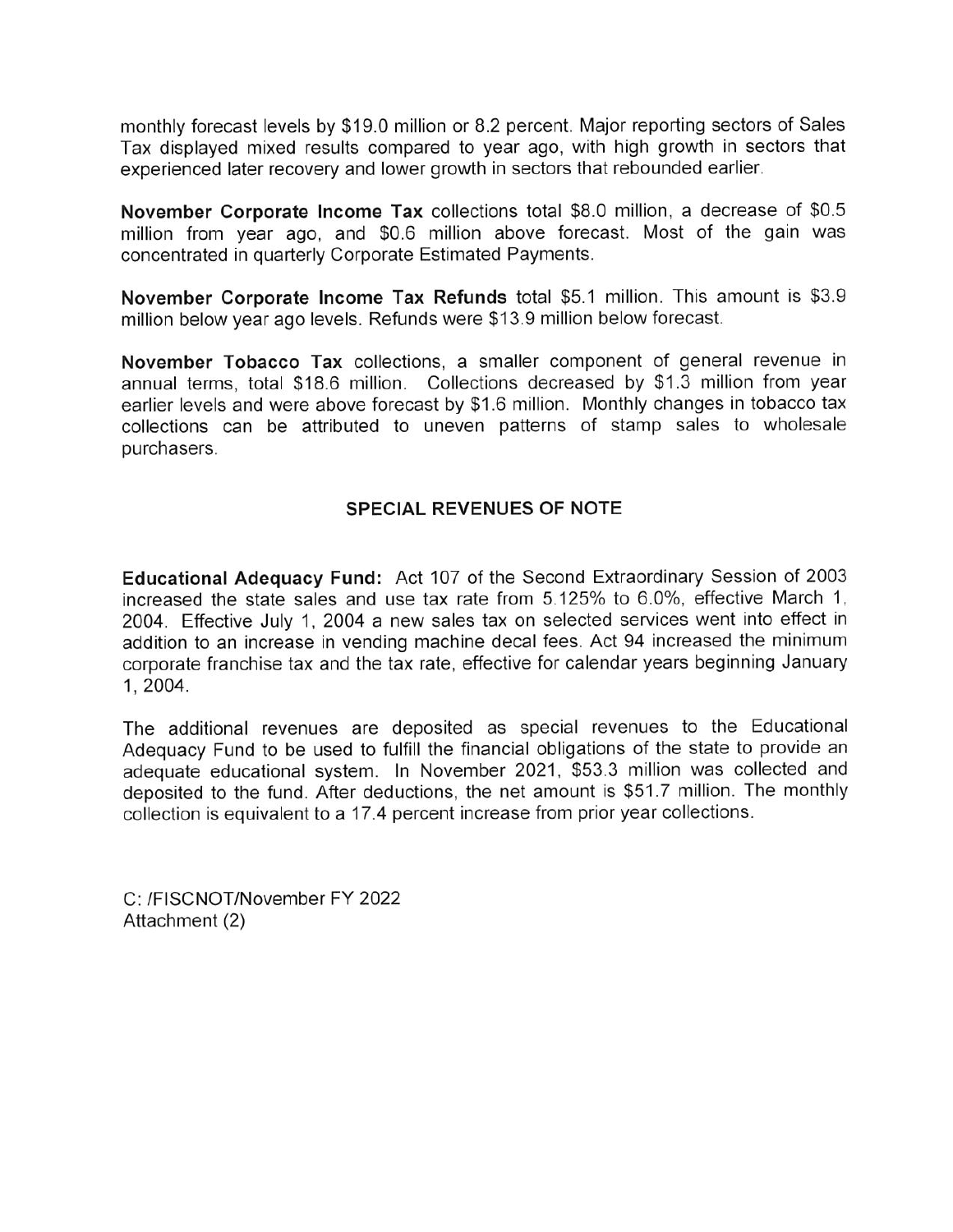## **November 2021 Year-to-Date General Revenue Report Economic Analysis and Tax Research, DFA**

Forecast Date: 10/19/21 **Millions of \$ Millions of \$** 

|                                   | Actual<br>Nov FY21 | Forecast<br>Nov FY22 | Actual<br>Nov FY22 | Dollar<br>Difference | <b>Change from Forecast</b><br>Percent<br>Difference | <b>Change from Last Year</b><br>Dollar<br>Difference | Percent<br>Difference |
|-----------------------------------|--------------------|----------------------|--------------------|----------------------|------------------------------------------------------|------------------------------------------------------|-----------------------|
| Individual Income                 | 1,521.9            | 1,379.5              | 1,421.2            | 41.7                 | 3.0                                                  | $-100.7$                                             | $-6.6$                |
| Corporate Income                  | 173.2              | 232.7                | 235.1              | 2.4                  | 1.0                                                  | 62.0                                                 | 35.8                  |
| Sales & Use                       | 1,162.7            | 1,259.2              | 1,280.6            | 21.4                 | 1.7                                                  | 117.9                                                | 10.1                  |
| Alcohol                           | 28.5               | 30.6                 | 30.8               | 0.2                  | 0.7                                                  | 2.4                                                  | 8.3                   |
| Tobacco                           | 96.5               | 91.6                 | 94.2               | 2.6                  | 2.9                                                  | $-2.2$                                               | $-2.3$                |
| Insurance                         | 43.6               | 47.6                 | 47.5               | $-0.1$               | $-0.2$                                               | 3.9                                                  | 8.8                   |
| Racing                            | 0.3                | 0.5                  | 0.4                | $-0.1$               | $-13.4$                                              | 0.1                                                  | 25.7                  |
| Gaming                            | 12.8               | 17.2                 | 17.5               | 0.3                  | 1.5                                                  | 4.7                                                  | 36.5                  |
| Severance                         | 3.1                | 5.1                  | 5.8                | 0.7                  | 13.9                                                 | 2.7                                                  | 86.7                  |
| Franchise                         | 7.5                | 7.8                  | 8.0                | 0.2                  | 2.6                                                  | 0.5                                                  | 6.5                   |
| <b>Real Estate Transfer</b>       | 2.6                | 2.6                  | 2.6                | 0.0                  | 0.3                                                  | 0.0                                                  | 0.0                   |
| Miscellaneous                     | 39.5               | 30.8                 | 32.6               | 1.8                  | 5.7                                                  | $-6.9$                                               | $-17.5$               |
| <b>Total Gross</b>                | 3,092.2            | 3,105.2              | 3,176.4            | 71.2                 | 2.3                                                  | 84.2                                                 | 2.7                   |
| LESS: (SCSF/COF) <sup>1</sup>     | 95.9               | 96.2                 | 98.5               | 2.3                  | 2.4                                                  | 2.6                                                  | 2.7                   |
| Individual Income Refunds         | 109.1              | 82.4                 | 91.7               | 9.3                  | 11.3                                                 | $-17.3$                                              | $-15.9$               |
| Corporate Income Refunds          | 22.2               | 31.2                 | 17.9               | $-13.3$              | $-42.5$                                              | $-4.3$                                               | $-19.2$               |
| Claims                            | 0.0                | 0.0                  | 0.0                | 0.0                  | 0.0                                                  | 0.0                                                  | 0.0                   |
| <b>Econ Development Incentive</b> | 3.7                | 6.7                  | 6.5                | $-0.2$               | $-3.1$                                               | 2.8                                                  | 74.3                  |
| Amendment 82 Bonds                | 0.0                | 0.0                  | 0.0                | 0.0                  | 0.0                                                  | 0.0                                                  | 0.0                   |
| <b>Recycling Tax Credit</b>       | 0.0                | 0.0                  | 0.0                | 0.0                  | 0.0                                                  | 0.0                                                  | 0.0                   |
| Water / Sewer Bonds               | 6.4                | 6.4                  | 6.4                | 0.0                  | 0.0                                                  | 0.0                                                  | 0.0                   |
| <b>College Savings Bonds</b>      | 3.0                | 2.7                  | 2.7                | 0.0                  | 1.8                                                  | $-0.2$                                               | $-8.3$                |
| <b>City &amp; County Tourist</b>  | 0.4                | 0.5                  | 0.4                | $-0.1$               | $-11.2$                                              | 0.0                                                  | 0.0                   |
| <b>Educational Excellence</b>     | 145.2              | 164.6                | 164.6              | 0.0                  | 0.0                                                  | 19.4                                                 | 13.4                  |
| <b>Educational Adequacy</b>       | 12.8               | 14.5                 | 14.6               | 0.1                  | 0.4                                                  | 1.7                                                  | 13.4                  |
| <b>Highway Casino Transfer</b>    | 0.0                | 0.0                  | 0.0                | 0.0                  | 0.0                                                  | 0.0                                                  | 0.0                   |
| <b>Total Deductions</b>           | 398.7              | 405.2                | 403.4              | $-1.8$               | $-0.4$                                               | 4.7                                                  | 1.2                   |
| <b>Net Available</b>              | 2,693.4            | 2,700.0              | 2,773.0            | 73.0                 | 2.7                                                  | 79.5                                                 | 3.0                   |

Revenue Forecast Summary for the Month<br>November Year-to-Date Gross: \$71.2 Million C

November Year-to-Date Gross:<br>November Year-to-Date Net Available: \$ 73.0 Million OR 2.7% Above Forecast

\$73.0 Million OR 2.7% Above Forecast

 $^{\text{1}}$  State Central Services Fund and Constitutional Officers Fund.